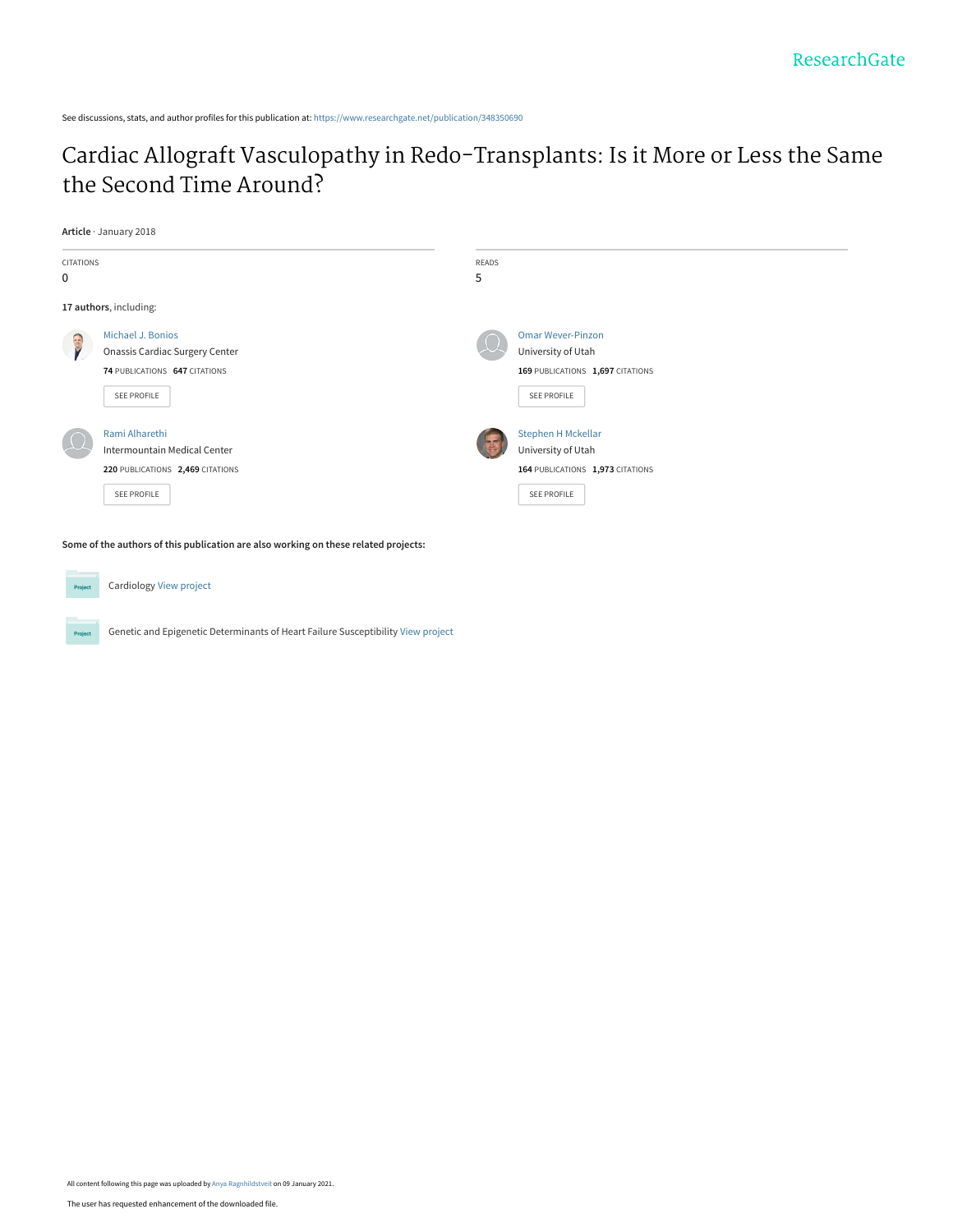### **ORIGINAL RESEARCH**

**Cardiac Allograft Vasculopathy in Redo-Transplants: Is it More or Less the Same the Second Time Around?** 

*Lauren McCreath, BA, 1 Michael J. Bonios, MD, PhD, 1,3 Antigone Koliopoulou, MD, 1 Omar Wever-Pinzon, MD, 1 Spencer Wright, BS, MBA/MHA, 1 Rami Alharethi, MD,* <sup>1</sup> Stephen H. McKellar, MD, <sup>1</sup> Greg Snow, PhD, <sup>1</sup> Bruce *B. Reid, MD, 1 Katerina Skedros, BA, 1 Anya Ragnhildstveit, HS, 1 Stamatis N. Adamopoulos, MD, PhD, 3 Jose Nativi, MD, 1 Abdallah G. Kfoury, MD, 1 Stavros G. Drakos, MD, PhD 1,2*

1 Utah Transplantation Affiliated Hospitals (UTAH) Cardiac Transplant Program (University of Utah Healthcare and School of Medicine, Intermountain Medical Center, Salt Lake cVeterans Affairs Medical Center), Salt Lake City, Utah

2 Third Department of Cardiology, National & Kapodistrian University of Athens Medical School, Athens, Greece

3 Onassis Cardiac Surgery Center, Athens, Greece

## **Conflicts of Interest**: None

**Running Title**: Cardiac Allograft Vasculopathy in Redo-**Transplants** 

**Address for correspondence:** Division of Cardiovascular Medicine, University of Utah School of Medicine & 3rd Department of Cardiology, National Kapodestrian University of Athens School of Medicine. Address: 30 North 1900 East, Room 4A150, Salt Lake City, Utah, United States; Tel: 801-5852340, Fax: 801-5850701, Email: stavros.drakos@hsc.utah.edu

#### **Abstract**

**Purpose:** Cardiac allograft vasculopathy (CAV) continues to hinder the long-term success of heart transplant recipients. Redo-transplantation is currently the only definitive treatment for advanced CAV. We examined whether these patients are at similar CAV-risk with the second transplant

**Methods:** Heart recipients from 1985 to 2011 at the UTAH program were included in the study and those with CAV as an indication for redo-transplantation were identified. CAV diagnosis was made by coronary angiography and based on the 2010 ISHLT standardized nomenclature for CAV. Patient demographics, rejection history, and CAV incidence were analyzed.

**Results:** Of the 1,169 eligible patients, 135 (11.5%) developed CAV post their first transplant; 78 cases within 10 years and 54 beyond 10 years. The mean time to CAV was 6.58 years. Of the 135 patients who developed CAV, only 21 (15.5%) ended up requiring a redo-transplant. Of the 21 retransplanted patients, 4 (19.0%) developed CAV again; 2 patients within 10 years and 2 patients beyond 10 years indicating a similar risk for CAV occurrence for first and redo-transplant.

**Conclusions:** Our results indicate that CAV is as likely to develop in redo-transplants despite recent advances in immunosuppression and the standardized use of lipid-lowering agents. Although outcomes in redo-transplantation for the indication of CAV are favorable, efforts to better understand and minimize CAV are needed, especially in the face of scarce donor organs. *Rhythmos 2018;13(1):9-12*.

**Key Words:** cardiac allograft vasculopathy; redotransplantation

**List of Abbreviations:**  $CAV = \text{cardiac}$  allograft vasculopathy; ISHLT = International Society for Heart and Lung Transplantation

# **Introduction**

Cardiac transplantation is the gold standard of treatment for patients with end-stage heart failure. Analysis of International Society for Heart and Lung Transplantation (ISHLT) registry data show improvements of survival in patient's 1-year post-transplant.<sup>1</sup> However, long term success of heart transplantation continues to be hindered by the development of cardiac allograft vasculopathy (CAV). CAV is an accelerated form of coronary artery disease in transplanted hearts. Despite advances in immunosuppression and the standardized use of lipid-lowering agents, the incidence of CAV has seen little reduction in the past decade.<sup>1</sup> Today, the standard method of surveillance of CAV is invasive coronary angiography because of its greater availability in most hospitals, cost effectiveness, and its applicability at any time in the post-transplant setting.<sup>2</sup> In 2010, ISHLT developed a consensus document to standardize the nomenclature CAV (**Fig.** 1) that advocates the usage of coronary angiography.<sup>3</sup> Once CAV is established in the allograft, treatment options are limited and outcomes are poor. Currently, the only definitive treatment for patients with advanced CAV is retransplantation. Whether these patients are at similar CAV-risk with the second transplant remains unknown and the topic of this study. Efforts to better understand and minimize CAV are needed, especially with chronic disparities between donor supply and the heart transplant waiting list. This study sought to identify the risk of CAV development in heart recipients undergoing a second transplant because of advanced CAV.

### **Methods**

We retrospectively analyzed all patients who received an orthotropic heart transplant (HT) from the UTAH Cardiac Transplant Program (University of Utah Health, Intermountain Healthcare, and Salt Lake City Veterans Affairs Medical Center) from 1985 to 2011. An Institutional Review Board approved this project. Heart recipients who did not have CAV as an indication for redo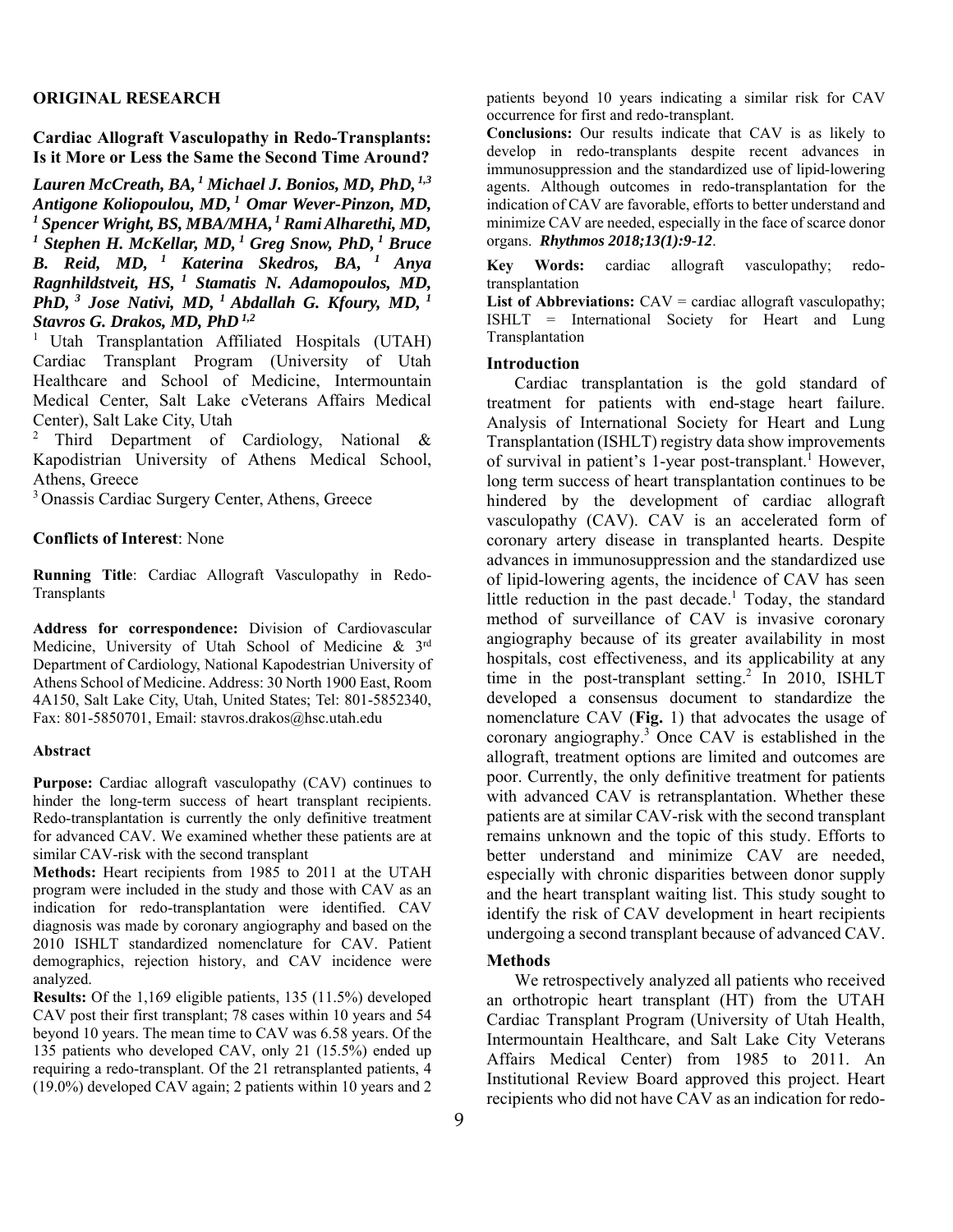transplantation were excluded. CAV was defined as coronary artery narrowing in the proximal or distal branches diagnosed by coronary angiogram or necropsy report. Severity of CAV was based on the 2010 ISHLT standardized nomenclature for CAV.<sup>3</sup> Classification was categorized as not significant (CAV0), mild (CAV1), moderate (CAV2), or severe (CAV3). CAV incidence was compared between primary and secondary allografts.

We further gathered variables related to patient demographics, rejection history, donor and recipient cardiovascular risk factors, types of immunosuppression administered, medical therapy, and clinical examinations for primary and secondary allograft. Patient clinical follow ups were conducted at any UTAH Cardiac Transplant affiliated hospital in accordance with post-HT management standards.

Data are expressed as mean  $\pm$  SEM. Paired-samples Student *t* tests were used for comparisons between primary and secondary allograft. Independent-samples *t* tests were used for comparisons between donor characteristics. Significance was considered at a value of  $p < 0.05$ .



## **Results**

A total of 1,169 eligible patients received a heart transplant between 1985 and 2011. **Figure** 2 depicts their flow through the study. Of the 1,169 transplanted patients, 135 patients developed CAV in their first allograft. 78 cases developed CAV within 10 years and 54 beyond 10 years. The mean time to CAV was 6.58 years. Of the 135 patients who developed CAV, only 21 (15.5%) ended up requiring a redo-transplant. From the 21 patients retransplanted, 4 (19%) developed CAV again with 2 patients within 10 years and 2 patients beyond 10 years. Of the 4 patients who redeveloped CAV, two patients developed CAV 3, one patient developed CAV 2, and one developed CAV 1. Patient with CAV 1 continues to be managed by UTAH clinicians with the remaining three patients passing away due to CAV recurrence. Of the 17

patients who did not develop CAV in their secondary allograft, 4 of those patients died due to early mortality. Causes of death were acute rejection, pneumocytosis, cardiac and respiratory arrest, and one patient had no data.

The incidence of CAV was statistically similar between primary and secondary allograft. Patients' baseline characteristics along with etiologies of heart disease are included in **Table** 1**.** The average age was  $31.2 \pm 3.9$  years for the first transplant and  $35.6 \pm 4.1$  (p= not significant [NS]) years for the redo-transplant. 76% of the cohort was male and 24% female (p=NS). The leading cause of heart disease was non-ischemic cardiomyopathy (81%). BMI was  $22.3 \pm 1.2$  and  $24.8 \pm 1.4$  (p=0.04) and hypertension prevalence was  $44\%$  and  $86\%$  (p=0.003) in the primary and redo-transplant, respectively. Posttransplant clinical parameters are listed in **Table** 2**.** Leading treatment for developing CAV was stents with medical therapy (57%) (data not shown).



**Figure 2.** Patient flow chart. CAV = cardiac allograft vasculopathy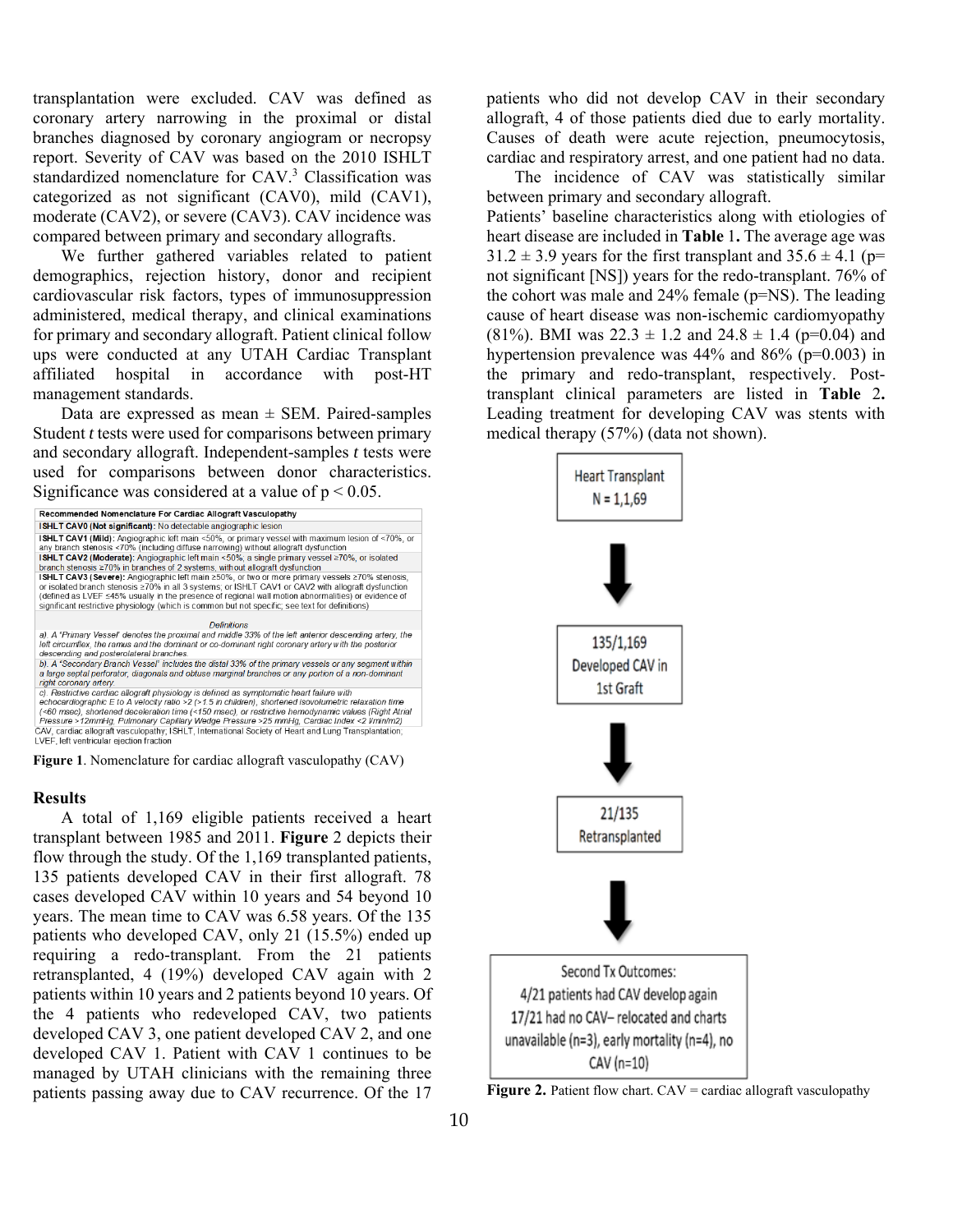Donor baseline characteristics along with donor cause of death are listed in **Table** 3. The average age was  $26.6 \pm$ 2.7 years for the first transplant and  $24.4 \pm 2.9$  (p=NS) years for the redo-transplant. 71% of the donors were male and 29% female (p=NS) for the primary transplant and 76% were male and 24% (p=NS) female for secondary transplant. Total ischemic times were  $174.8 \pm 19.9$  minutes and  $192.2 \pm 13.4$  (p=NS) minutes for the first and redotransplant, respectively.

| <b>Table 1. Patient Characteristics</b> |
|-----------------------------------------|
|-----------------------------------------|

|                                                     | $1^{st}$ Tx    | $2nd$ Tx       | Significance<br><i>p</i> -value |  |  |
|-----------------------------------------------------|----------------|----------------|---------------------------------|--|--|
| <b>Recipient Baseline</b><br><b>Characteristics</b> |                |                |                                 |  |  |
| Age                                                 | $31.2 \pm 3.9$ | $35.6 \pm 4.1$ | NS                              |  |  |
| Male                                                | 16(76%)        | N/A            | NS                              |  |  |
| DM                                                  | $2(10\%)$      | 4(19%)         | NS                              |  |  |
| <b>HTN</b>                                          | (44%)<br>9     | 18 (86%)       | 0.003                           |  |  |
| <b>CKD</b>                                          | 8(38%)         | 10 (48%)       | NS                              |  |  |
| <b>HLD</b>                                          | 8(38%)         | 14 (67%)       | NS                              |  |  |
| Smoked                                              | 4(19%)         | N/A            | NS                              |  |  |
| BMI                                                 | $22.3 \pm 1.2$ | $24.8 \pm 1.4$ | 0.04                            |  |  |
| Cause of HF-no.(%)                                  |                |                |                                 |  |  |
| Ischemic                                            | 4 (19%)        | N/A            | NS                              |  |  |
| Non-Ischemic                                        | 17(81%)        | N/A            | NS                              |  |  |

All values are expressed as frequency with  $(\%)$  or mean  $\pm$  SEM. DM, diabetes mellitus; HTN, hypertension; CKD, chronic kidney disease; HLD, hyperlipidemia; BMI, body mass index; NS, not significant.

**Table 2.** Post-Transplant Clinical Parameters

|                                              | $1st$ Tx      | $2nd$ Tx      | Significance<br><i>p</i> -value |  |  |
|----------------------------------------------|---------------|---------------|---------------------------------|--|--|
| <b>Rejection History in 1st Year Post Tx</b> |               |               |                                 |  |  |
| 2R or Greater                                | $0.9 \pm 0.2$ | $0.5 \pm 0.2$ | <b>NS</b>                       |  |  |
| 1R                                           | $5.1 \pm 0.9$ | $4.1 \pm 0.8$ | <b>NS</b>                       |  |  |
| <b>Transplant Characteristics (yrs)</b>      |               |               |                                 |  |  |
| Time from Tx to CAV                          | $6.6 \pm 0.8$ | $9.7 \pm 0.3$ | <b>NS</b>                       |  |  |
|                                              |               | $(n=4)$       |                                 |  |  |
| Time from Diagnosis                          | $1.3 \pm 0.6$ | N/A           | <b>NS</b>                       |  |  |
| to $2nd Tx$                                  |               |               |                                 |  |  |
| <b>Maintenance Immunosuppression</b>         |               |               |                                 |  |  |
| $CSA + AZA + PRED$                           | 12(57%)       | 8(38%)        | NS                              |  |  |
| $TAC + MMF + PRED$                           | 7(33%)        | 8(38%)        | <b>NS</b>                       |  |  |
| $CSA + MMF + PRED$                           | 1(5%)         | 3(14%)        | <b>NS</b>                       |  |  |
| $TAC + AZA + PRED$                           | 1(5%)         | $2(10\%)$     | <b>NS</b>                       |  |  |
| <b>Pharmacological Therapy</b>               |               |               |                                 |  |  |
| <b>Statins</b>                               | 16 (76%)      | 20 (95%)      | NS                              |  |  |
| <b>BB</b>                                    | 7(33%)        | $2(10\%)$     | <b>NS</b>                       |  |  |
| Diuretics                                    | 13 (62%)      | 13 (62%)      | <b>NS</b>                       |  |  |
| $ACE-I$                                      | 15(71%)       | 17(81%)       | <b>NS</b>                       |  |  |
| Inotropic Support                            | 3(14%)        | 3(14%)        | <b>NS</b>                       |  |  |

All values are expressed as frequency with  $(\%)$  or mean  $\pm$  SEM. CSA, Cyclosporine; TAC, Tacrolimus; AZA, Azathioprine; MMF, Mycophenolate Mofetil; PRED, Prednisone; BB, beta-blocker; ACE-I, angiotensin-converting enzyme inhibitor; NS, not significant.

#### **Table 3.** Donor Characteristics

|                              | 1 <sup>st</sup> Tx | $2nd$ Tx       | Significance    |  |  |
|------------------------------|--------------------|----------------|-----------------|--|--|
|                              |                    |                | <i>p</i> -value |  |  |
| <b>Donor Characteristics</b> |                    |                |                 |  |  |
| Age                          | $26.6 \pm 2.7$     | $24.4 \pm 2.9$ | <b>NS</b>       |  |  |
| Male                         | 15(71%)            | 16(76%)        | <b>NS</b>       |  |  |
| Weight (kg)                  | $63.3 \pm 5.0$     | $69.8 \pm 4.2$ | <b>NS</b>       |  |  |
| Total Ischemia               | $174.8 \pm$        | $192.2 \pm$    | <b>NS</b>       |  |  |
| Time (min)                   | 19.9               | 13.4           |                 |  |  |
| <b>Cause of Death</b>        |                    |                |                 |  |  |
| <b>CVA</b>                   | 7(33%)             | 5(23%)         | <b>NS</b>       |  |  |
| <b>MVA</b>                   | $2(10\%)$          | 5(24%)         | <b>NS</b>       |  |  |
| Other                        | 12 (57%)           | 11(52%)        | <b>NS</b>       |  |  |

All values are expressed as frequency with  $\frac{6}{6}$  or mean  $\pm$  SEM. CVA, cerebrovascular accident; MVA, motor vehicle accident; NS, not significant.

# **Discussion**

CAV is a leading cause of death in HT patients after first year post-transplant period, and it represents the leading cause of need for retransplantation worldwide.<sup>3,4</sup> A recent registry analysis reported comparable 9-year survival among patients with CAV retransplanted (n=65) or medically managed (n=4,530): 55% versus 51%.<sup>5</sup> During both transplants, data were collected on patients who had infectious disease, particularly diseases which are associated with atherosclerosis in transplanted patients. No patients were found to have developed an infectious disease, such as herpes simplex virus or cytomegalovirus. Subgroup analysis suggested a survival benefit for retransplantation with associated allograft systolic dysfunction. The results from our retrospective study indicate that CAV is as likely to develop in redotransplants despite recent advances. Identification of risk factors associated with CAV development could reduce its incidence.<sup>2</sup> Risk factors for CAV such as hypertension, hyperlipidemia, and diabetes can promote the development of CAV.6,7 In our study, the aforementioned risk factors were similar between the primary allograft and the secondary with the exception of hypertension being significantly higher during the secondary allograft. Hypertension often develops in HT patients because of necessary immunosuppressive regimens and may be an unavoidable risk factor. $8$ 

Studies have showed that early recurrent rejection episodes correlate with progression of CAV.<sup>9,10,11</sup> We did not find any significant differences in the incidences of allograft rejection between the first and second transplantation. Additionally, patients received similar post-transplant immunosuppression at both time points.

Older donor age as a risk factor for CAV development was first noted by Gao and colleagues.<sup>12</sup> In our study, the effect of older donor age was apparent in the second